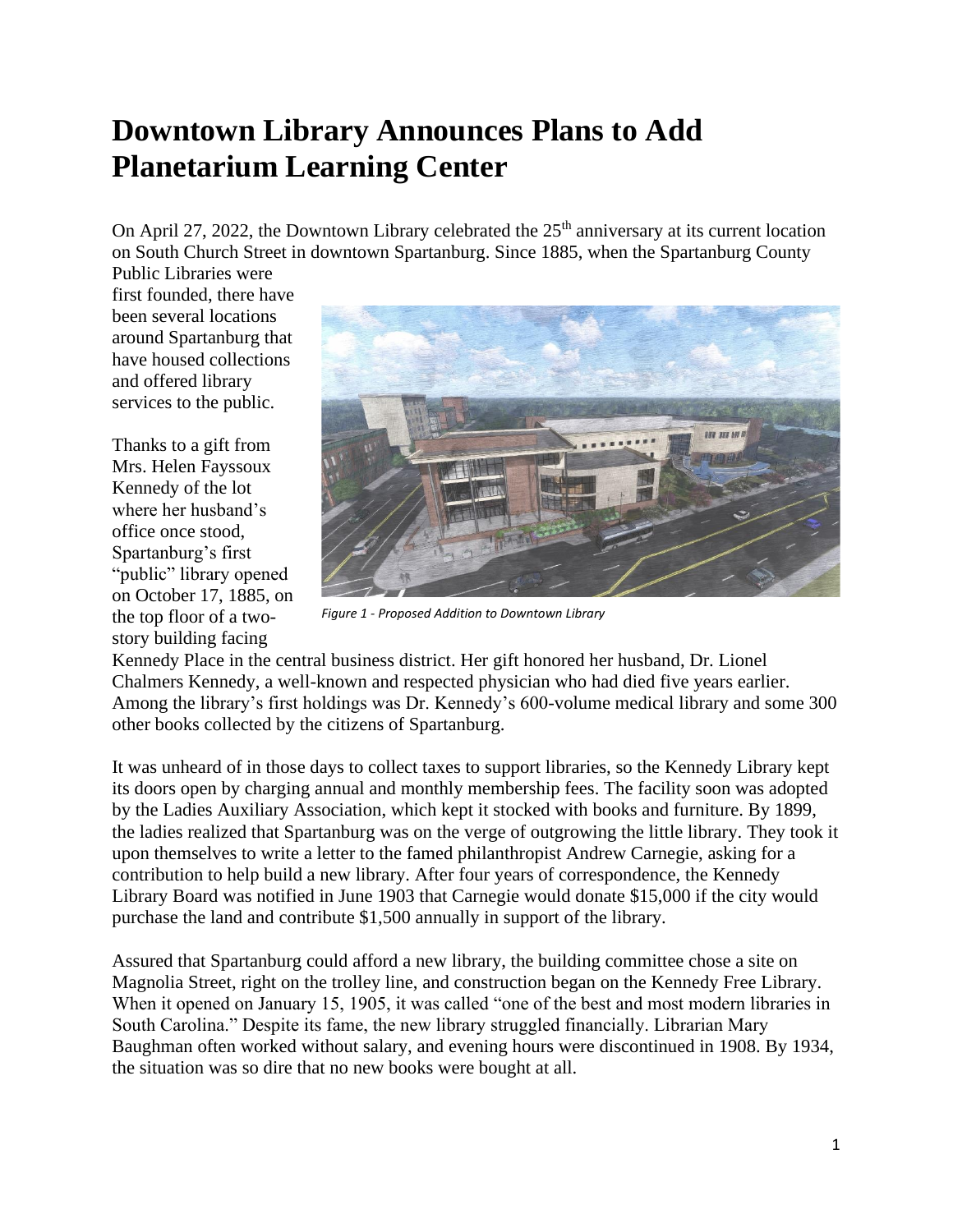On the initiative of the Spartanburg County Foundation, a group of citizens began a campaign to make the library a tax-supported institution. In 1947, the Spartanburg County Legislative Delegation approved the creation of a true "public" library, and a one-mill tax was levied on all property in the county in support of the facility. Hours were extended, and the library reached out into the Black community for the first time, opening branches in the South Liberty Recreation Center in 1947 and in the Bethlehem Center in 1950. As a demonstration project by the Junior League of Spartanburg, a bookmobile went on the road in 1947 and became a permanent service in 1948. The library's first Children's Room also opened in 1948. In the mid-fifties, Spartanburg began outgrowing its library again, and the local Jaycees began a concentrated drive to convince residents to support construction of a larger, more modern building. Their successful effort won them a National Jaycees Award. Bonds were sold, and construction began on South Pine Street in 1960. When the building opened on May 15, 1961, Spartanburg again had one of the best and most modern libraries in the South.

The library then began an explosive period of growth. Between 1969 and 1979, Landrum and Woodruff branches moved to permanent buildings and new branches were added in Lyman, Inman, and Chesnee. An automated circulation system became operational in 1979, making Spartanburg the first public library in a four-state area to do so. A year later, the library system loaned half a million books for the first time. During the eighties, branches were added in Boiling Springs and on Spartanburg's Westside. Realizing the county was once again outgrowing its main library, citizens, community leaders and the Library Board began laying the groundwork for the new headquarters. In 1992, an \$11 million bond referendum was approved by voters, setting the stage for construction of the South Church Street Headquarters.

During the same period the library system, lending over one million books per year, saw rented facilities in Inman, Boiling Springs, and Lyman replaced with permanent buildings and new service in a new building in the Pacolet area between 1991 and 1996. On April 27, 1997, the new Headquarters opened to the public. The larger building also made possible the Kennedy Room of Local History and the Cleveland Genealogical Collection.

Since 1997, the Spartanburg County Public Libraries have continued to grow to include a staff of approximately 200 in an effort to deliver the best service possible to the citizens of Spartanburg County. Today the libraries offer 10 full-service local libraries and a Bookmobile. Each location provides a variety of programming for children, teens and adults and is equipped with meeting room facilities, free internet access, and shelves full of books, magazines, movies, music and more. For those who are not able to come into a library, Homebound Services delivers books to shut-ins almost every day. Additionally, many downloadable books and resources are available on our website [www.spartanburglibraries.org.](http://www.spartanburglibraries.org/) The Spark Space at the Downtown Library provides many makerspace opportunities and the Kennedy Room of Local History, also at the Downtown Library, has ample resources for genealogy and local history research. Also, you can visit the Libraries on our social networking sites – Facebook, Twitter, YouTube and Instagram.

And now in 2022, after celebrating 25 years in its current location, we are happy to announce that the Downtown Library will be home to a new planetarium learning center. The Library's proposed planetarium learning center is a \$5 million, 5,000 square foot facility that will be at the corner of Broad and South Church streets in downtown Spartanburg. The planetarium learning